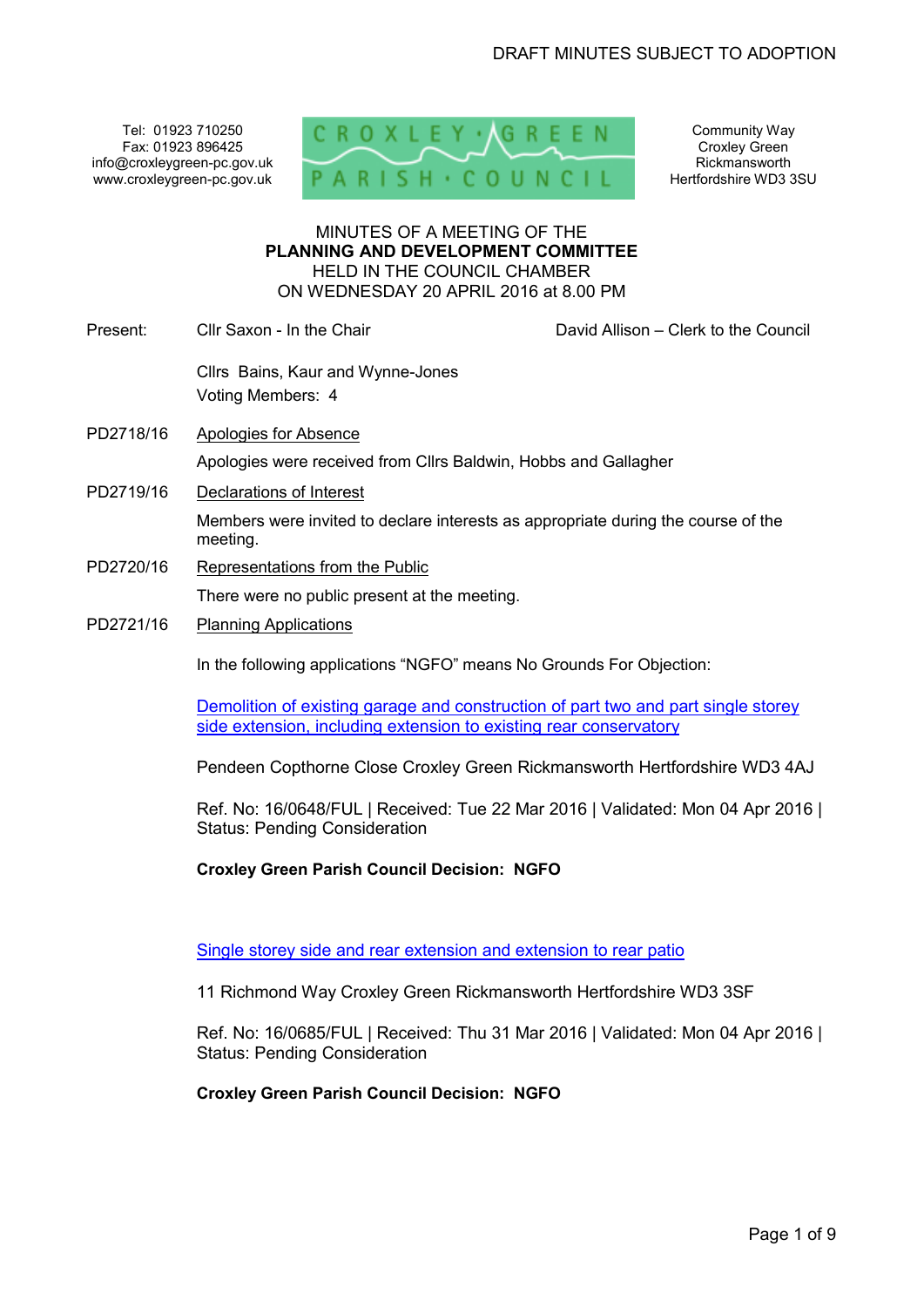### Single storey front and first floor side extensions

9 Dover Way Croxley Green Rickmansworth Hertfordshire WD3 3SL

Ref. No: 16/0704/FUL | Received: Wed 30 Mar 2016 | Validated: Wed 13 Apr 2016 | Status: Pending Consideration

#### **Croxley Green Parish Council Decision: NGFO**

Proposed single storey rear extension

63 Frankland Road Croxley Green WD3 3AS

Ref. No: 16/0761/FUL | Received: Thu 07 Apr 2016 | Validated: Tue 12 Apr 2016 | Status: Pending Consideration

### **Croxley Green Parish Council Decision: NGFO**

#### First floor side extension

8 Fuller Way Croxley Green Rickmansworth Hertfordshire WD3 3PJ

Ref. No: 16/0794/FUL | Received: Fri 08 Apr 2016 | Validated: Thu 14 Apr 2016 | Status: Pending Consideration

#### **Croxley Green Parish Council Decision: NGFO**

#### Single storey rear extension

88 New Road Croxley Green Rickmansworth Hertfordshire WD3 3EP

Ref. No: 16/0834/FUL | Received: Wed 13 Apr 2016 | Validated: Wed 13 Apr 2016 | Status: Pending Consideration

## **Croxley Green Parish Council Decision: NGFO**

Partial demolition of existing single storey rear extension, replacement two storey side infill extension and alterations to roof of existing single storey rear extension to be retained

39 New Road Croxley Green Hertfordshire WD3 3EN

Ref. No: 16/0837/FUL | Received: Thu 14 Apr 2016 | Validated: Thu 14 Apr 2016 | Status: Pending Consideration

## **Croxley Green Parish Council Decision: NGFO**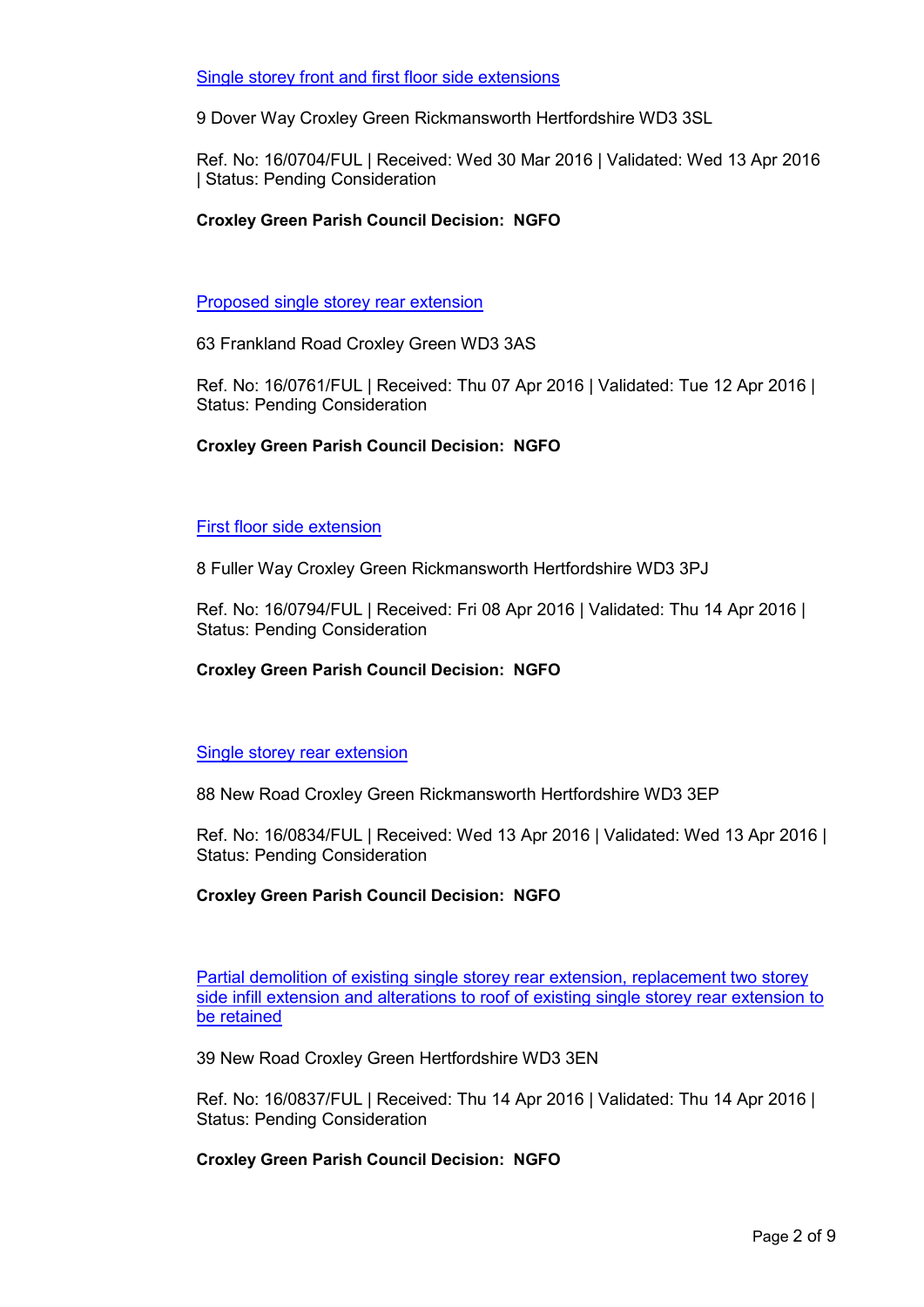Single storey front extension and part single storey, part two storey side and rear extension and alterations to fenestration and addition of rear solar panels

40 Winchester Way Croxley Green WD3 3QF

Ref. No: 16/0859/FUL | Received: Mon 18 Apr 2016 | Validated: Mon 18 Apr 2016 | Status: Pending Consideration

**Croxley Green Parish Council Decision: NGFO** 

## **Certificates of Lawfulness, Discharge of Conditions and Non-Material Amendments to planning applications – for Members information only**

Members noted the following applications:

Prior Notification of Demolition: Demolition of existing office building

Building 1 Marlins Meadow Watford Hertfordshire

Ref. No: 16/0732/PDND | Received: Mon 04 Apr 2016 | Validated: Mon 04 Apr 2016 | Status: Pending Consideration

Certificate of Lawfulness Proposed Development: Single storey side extension and front porch extension

8 Ludlow Way Croxley Green WD3 3SH

Ref. No: 16/0737/CLPD | Received: Wed 06 Apr 2016 | Validated: Mon 11 Apr 2016 | Status: Pending Consideration

Prior Approval: Single storey rear extension (depth 5 metres, maximum height 2.75 metres and eaves height 2.6 metres)

8 Ludlow Way Croxley Green Rickmansworth Hertfordshire WD3 3SH

Ref. No: 16/0752/PDE | Received: Wed 06 Apr 2016 | Validated: Wed 06 Apr 2016 | Status: Pending Consideration

Certificate of Lawfulness Proposed Development: Single storey rear extension

6 Dulwich Way Croxley Green WD3 3PY

Ref. No: 16/0818/CLPD | Received: Wed 13 Apr 2016 | Validated: Wed 13 Apr 2016 | Status: Pending Consideration

Certificate of Lawfulness Proposed Development: Loft conversion including hip-togable roof extension, rear dormer and front rooflights

4 Rugby Way Croxley Green Rickmansworth Hertfordshire WD3 3PH

Ref. No: 16/0824/CLPD | Received: Tue 12 Apr 2016 | Validated: Tue 12 Apr 2016 | Status: Pending Consideration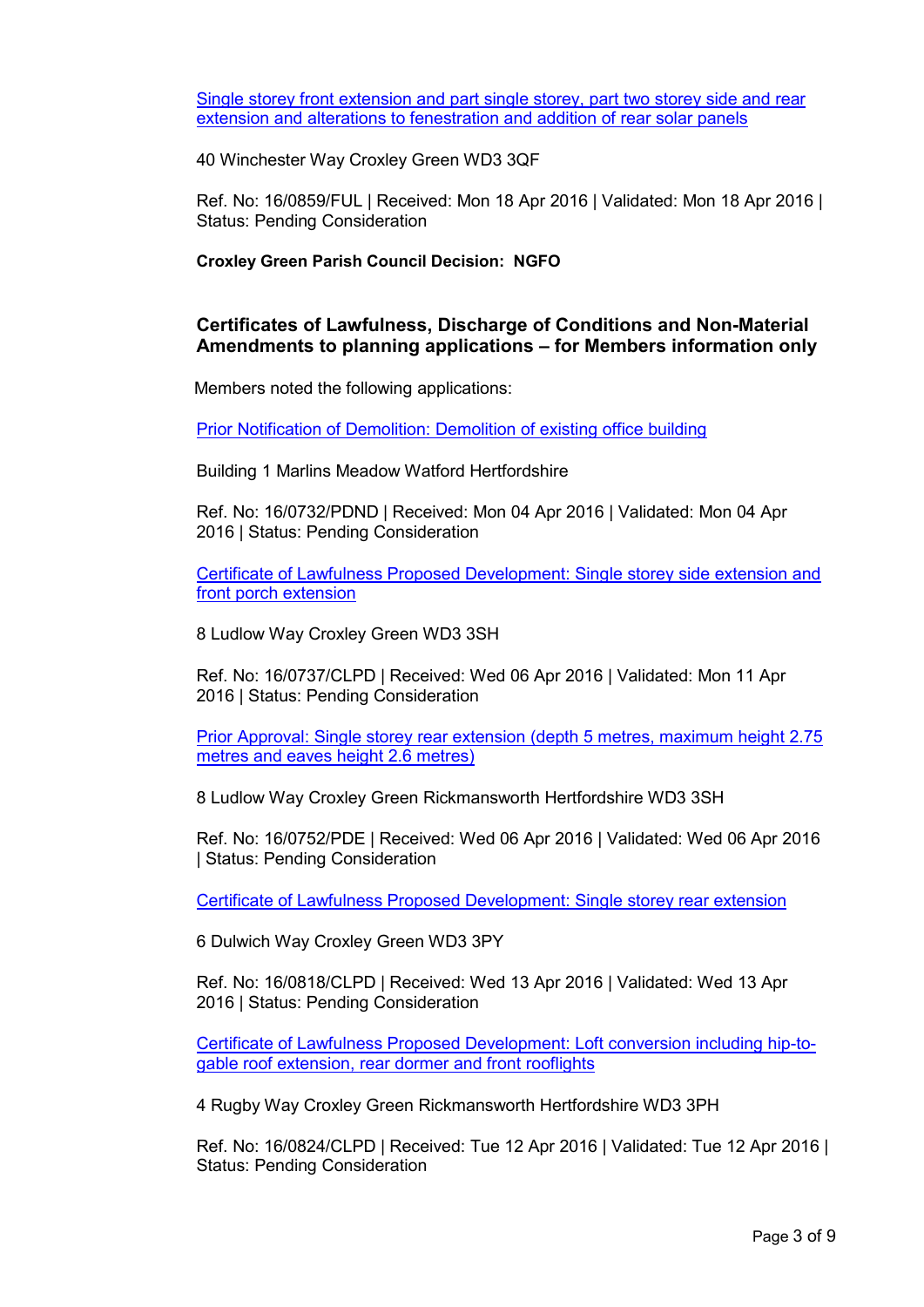Prior Approval: Single storey rear extension (depth 4 metres, maximum height 3.5 metres and eaves height 2.4 metres)

33 Barton Way Croxley Green Rickmansworth Hertfordshire WD3 3PA

Ref. No: 16/0833/PDE | Received: Wed 13 Apr 2016 | Validated: Wed 13 Apr 2016 | Status: Pending Consideration

## PD2722/16 Recent Decisions by Three Rivers District Council

## **APPROVED**

| <b>Application No:</b> | 15/0721/NMA                                                                                                                                                                                   |
|------------------------|-----------------------------------------------------------------------------------------------------------------------------------------------------------------------------------------------|
| Address:               | <b>Cherry Tree Cottage Copthorne Close</b>                                                                                                                                                    |
| Application:           | Non Material Amendment pursuant to planning permission<br>14/2191/FUL: Omission of first floor balcony on east elevation<br>and construction of pitched roof over ground floor bay<br>window. |
| <b>CGPC Decision</b>   | <b>Noted</b>                                                                                                                                                                                  |
| <b>TRDC Decision</b>   | Permitted                                                                                                                                                                                     |
| <b>Application No:</b> | 15/0722/CLPD                                                                                                                                                                                  |
| Address:               | 16 Gill Close                                                                                                                                                                                 |
| Application:           | Certificate of Lawfulness Proposed Development: Loft<br>conversion including rear and flank dormers and front and<br>flank rooflights and front cabrio rooflight                              |
| <b>CGPC Decision</b>   | <b>Noted</b>                                                                                                                                                                                  |
| <b>TRDC Decision</b>   | Permitted                                                                                                                                                                                     |
| <b>Application No:</b> | 15/0906/CLPD                                                                                                                                                                                  |
| Address:               | 9 Manor Way                                                                                                                                                                                   |
| Application:           | Certificate of Lawfulness Proposed Development: Loft<br>conversion including hip to gable alteration, rear dormer and<br>front rooflights and single storey rear extension                    |
| <b>CGPC Decision</b>   | <b>Noted</b>                                                                                                                                                                                  |
| <b>TRDC Decision</b>   | Permitted                                                                                                                                                                                     |
| <b>Application No:</b> | 15/1119/CLPD                                                                                                                                                                                  |
| Address:               | 12 Girton Way                                                                                                                                                                                 |
| Application:           | Certificate of Lawfulness Proposed Development: Single<br>storey rear extension and detached outbuilding                                                                                      |
| <b>CGPC Decision</b>   | Noted                                                                                                                                                                                         |
| <b>TRDC Decision</b>   | Permitted                                                                                                                                                                                     |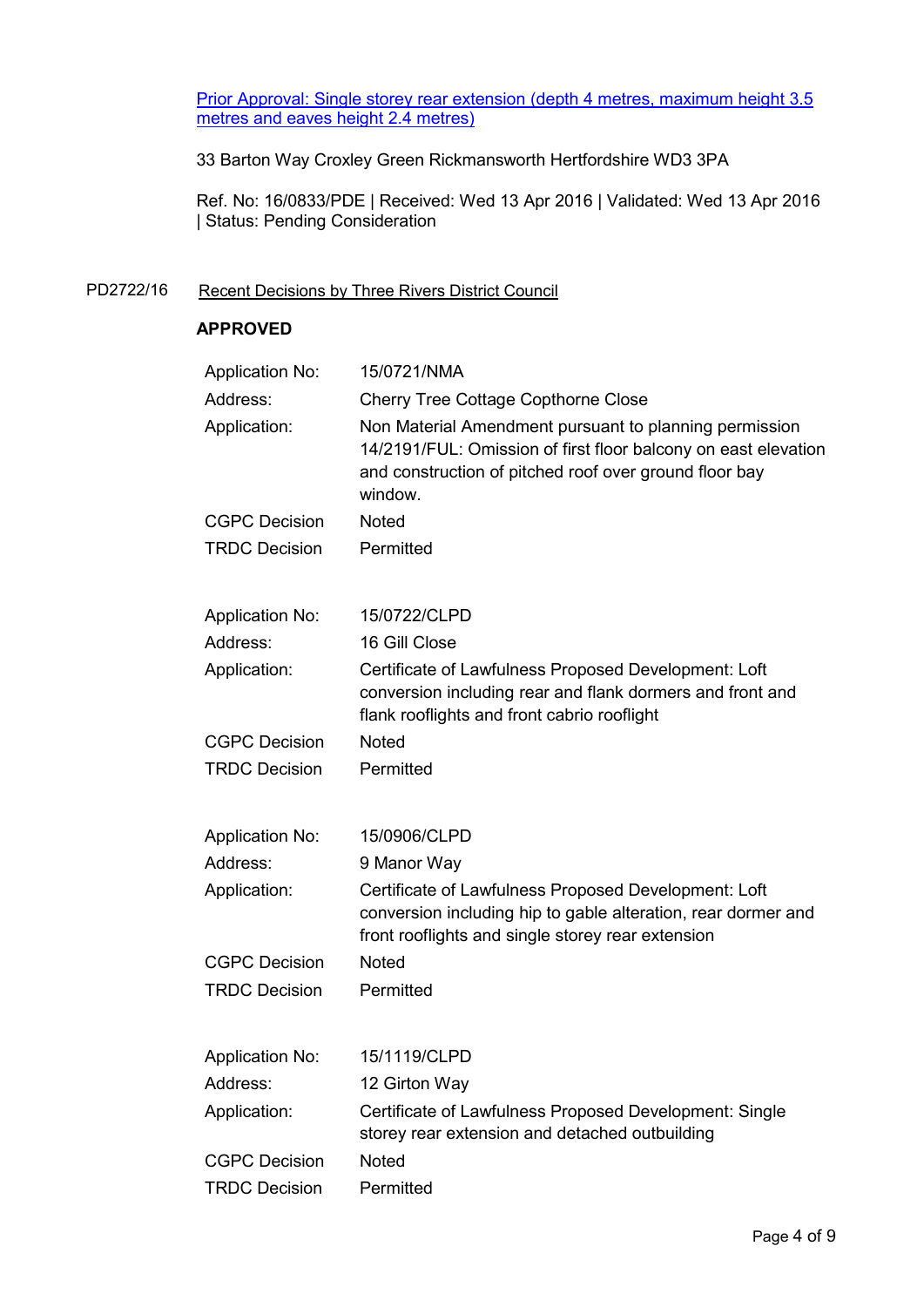| <b>Application No:</b> | 15/1147/PDE                                                                                                                                                                                                    |
|------------------------|----------------------------------------------------------------------------------------------------------------------------------------------------------------------------------------------------------------|
| Address:               | 43 Dickinson Avenue                                                                                                                                                                                            |
| Application:           | Prior Approval: Single storey rear extension (maximum depth<br>4.43 metres, maximum height 2.9 metres and eaves height<br>2.1 metres)                                                                          |
| <b>CGPC Decision</b>   | <b>Noted</b>                                                                                                                                                                                                   |
| <b>TRDC Decision</b>   | Permitted                                                                                                                                                                                                      |
| <b>Application No:</b> | 15/1460/NMA                                                                                                                                                                                                    |
| Address:               | <b>Cherry Tree Cottage Copthorne Close</b>                                                                                                                                                                     |
| Application:           | Non Material Amendment pursuant to planning permission<br>14/2191/FUL: Alterations to fenestration detail.                                                                                                     |
| <b>CGPC Decision</b>   | <b>Noted</b>                                                                                                                                                                                                   |
| <b>TRDC Decision</b>   | Permitted                                                                                                                                                                                                      |
| <b>Application No:</b> | 15/1781/PDNT                                                                                                                                                                                                   |
| Address:               | Junction Of Manor Way And Baldwins Lane                                                                                                                                                                        |
| Application:           | <b>Permitted Development Notice Telecommunications:</b><br>Replacement of existing 8m monopole with a new 12m high<br>monopole, installation of 1 additional cabinet and ancillary<br>works                    |
| <b>CGPC Decision</b>   | OBJECT. The points made by Highways are agreed with and<br>fully endorsed.                                                                                                                                     |
| <b>TRDC Decision</b>   | No objection                                                                                                                                                                                                   |
| <b>Application No:</b> | 15/1915/PDNT                                                                                                                                                                                                   |
| Address:               | Lampost 297 Watford Road                                                                                                                                                                                       |
| Application:           | Permitted Development Notice Telecommunications:<br>Removal of existing 13.5m high monopole and replacement<br>with 15 metre high monopole supporting 6 no antennas and<br>development works ancillary thereto |
| <b>CGPC Decision</b>   | <b>NGFO</b>                                                                                                                                                                                                    |
| <b>TRDC Decision</b>   | No Objection                                                                                                                                                                                                   |
| <b>Application No:</b> | 15/2151/CLPD                                                                                                                                                                                                   |
| Address:               | 65 Manor Way                                                                                                                                                                                                   |
| Application:           | Certificate of Lawfulness Proposed Development: Single<br>storey rear extension                                                                                                                                |
| <b>CGPC Decision</b>   | <b>Noted</b>                                                                                                                                                                                                   |
| <b>TRDC Decision</b>   | Permitted                                                                                                                                                                                                      |
|                        |                                                                                                                                                                                                                |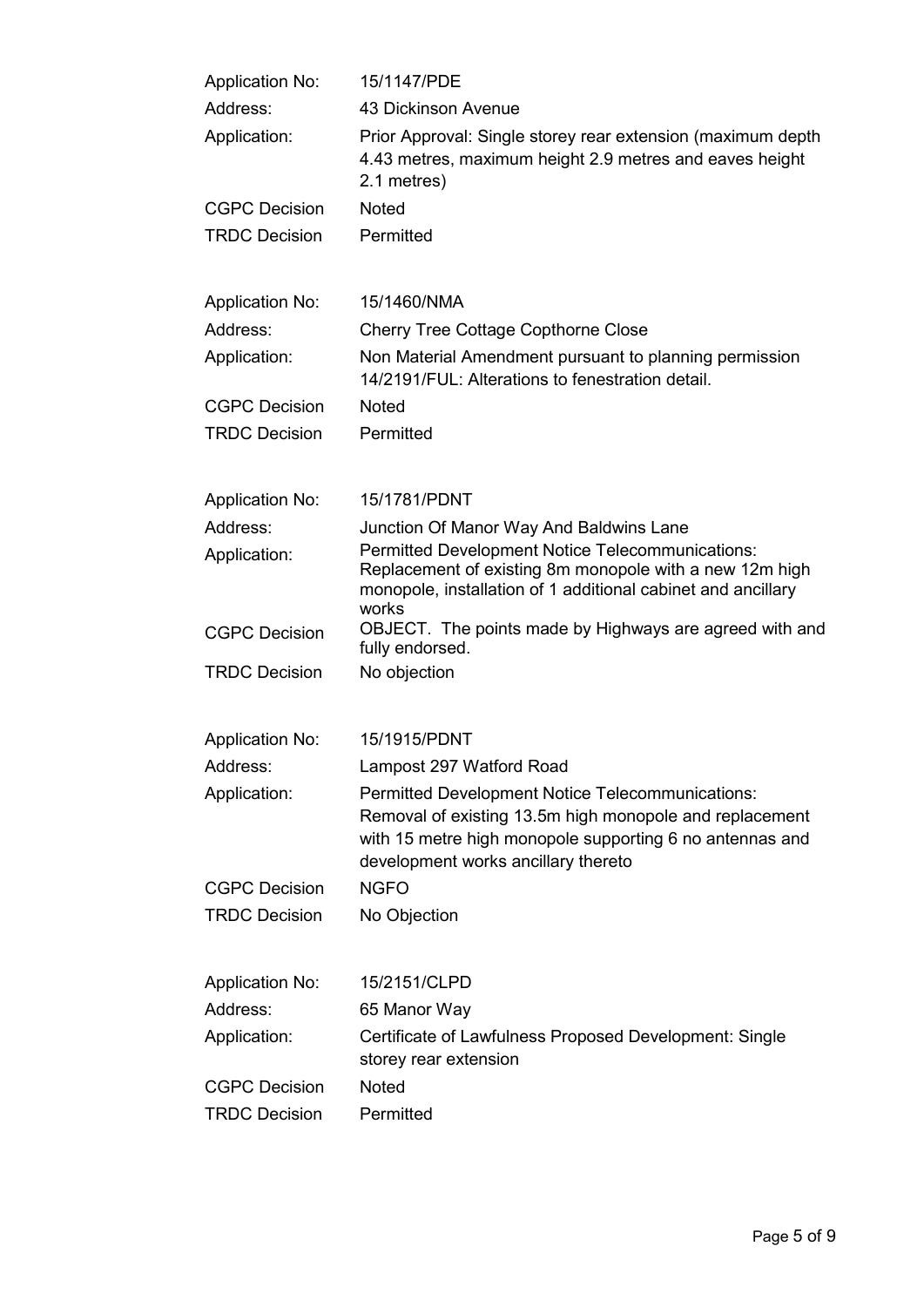| <b>Application No:</b> | 15/2152/CLPD                                                                                                                                  |
|------------------------|-----------------------------------------------------------------------------------------------------------------------------------------------|
| Address:               | 76 Barton Way                                                                                                                                 |
| Application:           | Certificate of Lawfulness Proposed Development: Single<br>storey rear extension and removal of chimney                                        |
| <b>CGPC Decision</b>   | <b>NGFO</b>                                                                                                                                   |
| <b>TRDC Decision</b>   | Permitted                                                                                                                                     |
| <b>Application No:</b> | 15/2302/CLPD                                                                                                                                  |
| Address:               | 39 Owens Way                                                                                                                                  |
| Application:           | Certificate of Lawfulness Proposed Development: Loft<br>conversion including rear dormer, front rooflights and<br>extension to soil vent pipe |
| <b>CGPC Decision</b>   | <b>Noted</b>                                                                                                                                  |
| <b>TRDC Decision</b>   | Permitted                                                                                                                                     |
| <b>Application No:</b> | 16/0118/FUL                                                                                                                                   |
| Address:               | 183 Watford Road Croxley Green Hertfordshire                                                                                                  |
| Application:           | Conversion of three-bedroom house to two one-bedroom flats<br>with associated works to garden                                                 |
| <b>CGPC Decision</b>   | <b>NGFO</b>                                                                                                                                   |
| <b>TRDC Decision</b>   | Approved                                                                                                                                      |
| <b>Application No:</b> | 16/0333/FUL                                                                                                                                   |
| Address:               | 29 Yorke Road Croxley Green Hertfordshire                                                                                                     |
| Application:           | Single storey side extension                                                                                                                  |
| <b>CGPC Decision</b>   | <b>NGFO</b>                                                                                                                                   |
| <b>TRDC Decision</b>   | Approved                                                                                                                                      |
| <b>Application No:</b> | 16/0340/FUL                                                                                                                                   |
| Address:               | 55 Winton Drive Croxley Green Hertfordshire                                                                                                   |
| Application:           | First floor front extension                                                                                                                   |
| <b>CGPC Decision</b>   | <b>NGFO</b>                                                                                                                                   |
| <b>TRDC Decision</b>   | Approved                                                                                                                                      |
| <b>Application No:</b> | 16/0376/FUL                                                                                                                                   |
| Address:               | 22 Barton Way Croxley Green Rickmansworth                                                                                                     |
| Application:           | Single storey rear extension                                                                                                                  |
| <b>CGPC Decision</b>   | No plans were available for review                                                                                                            |
| <b>TRDC Decision</b>   | Approved                                                                                                                                      |
|                        |                                                                                                                                               |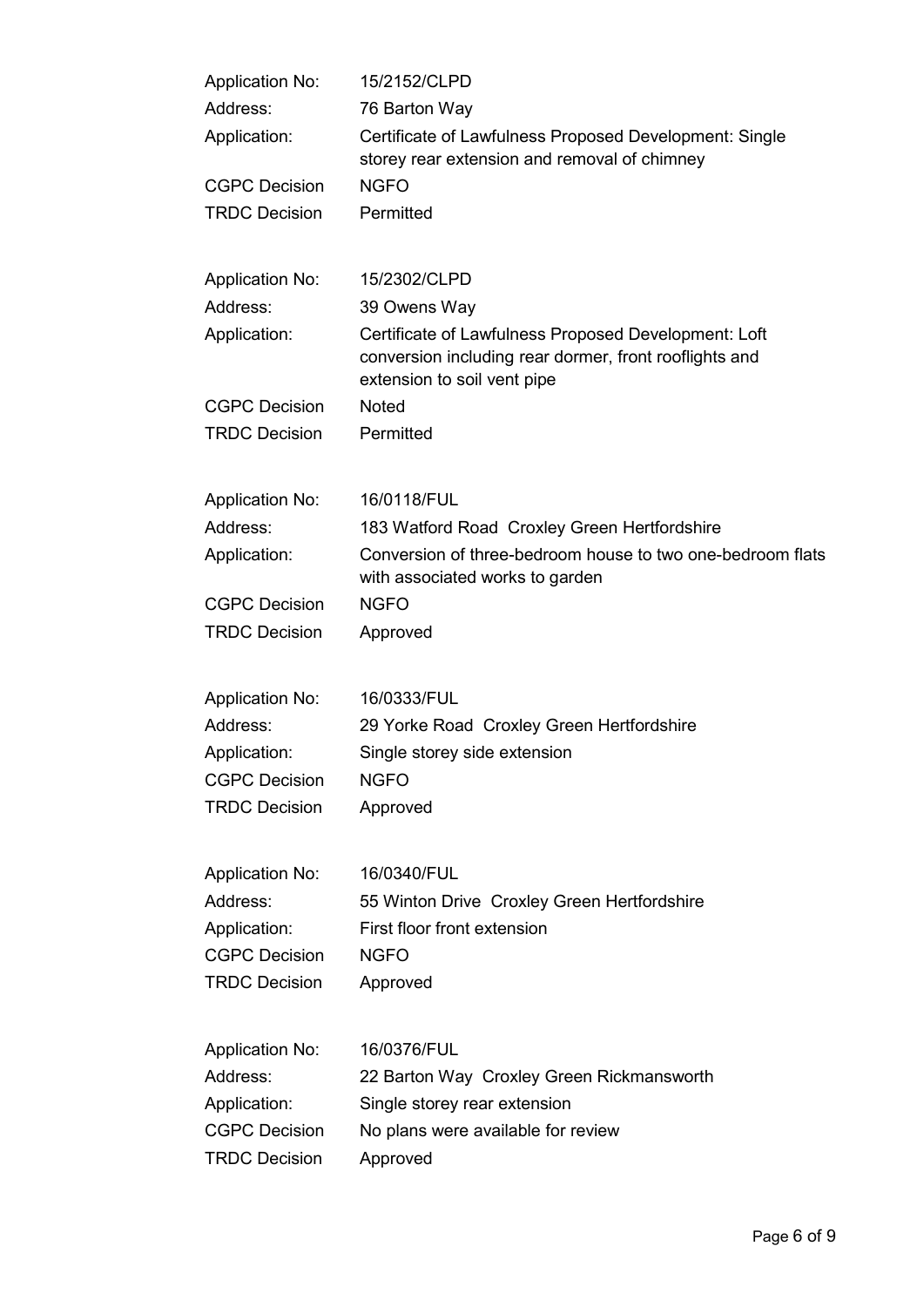| <b>Application No:</b> | 16/0387/FUL                                                                                                                   |
|------------------------|-------------------------------------------------------------------------------------------------------------------------------|
| Address:               | 19 Frankland Close Croxley Green Hertfordshire                                                                                |
| Application:           | Single storey side and rear extension                                                                                         |
| <b>CGPC Decision</b>   | <b>NGFO</b>                                                                                                                   |
| <b>TRDC Decision</b>   | Approved                                                                                                                      |
| <b>Application No:</b> | 16/0455/FUL                                                                                                                   |
| Address:               | 21 Scarborough Drive Croxley Green Rickmansworth                                                                              |
| Application:           | Single storey rear extension                                                                                                  |
| <b>CGPC Decision</b>   | <b>NGFO</b>                                                                                                                   |
| <b>TRDC Decision</b>   | Approved                                                                                                                      |
| <b>Application No:</b> | 16/0457/FUL                                                                                                                   |
| Address:               | 12 Valley Walk Croxley Green Hertfordshire                                                                                    |
| Application:           | Single storey side and rear extension and roof alterations to<br>existing single storey side extension                        |
| <b>CGPC Decision</b>   | <b>NGFO</b>                                                                                                                   |
| <b>TRDC Decision</b>   | Approved                                                                                                                      |
| <b>Application No:</b> | 16/0484/FUL                                                                                                                   |
| Address:               | Little Elms 12 Green Lane Croxley Green                                                                                       |
| Application:           | First floor side extension and roof alterations to existing single<br>storey garage                                           |
| <b>CGPC Decision</b>   | <b>NGFO</b>                                                                                                                   |
| <b>TRDC Decision</b>   | Approved                                                                                                                      |
| <b>Application No:</b> | 16/0522/PDE                                                                                                                   |
| Address:               | 9 Yorke Road                                                                                                                  |
| Application:           | Prior Approval: Single storey rear extension (depth 5.3)<br>metres, maximum height 3.3 metres and eaves height 3.3<br>metres) |
| <b>CGPC Decision</b>   | <b>Noted</b>                                                                                                                  |
| <b>TRDC Decision</b>   | No objection                                                                                                                  |
| <b>Application No:</b> | 16/0560/PDE                                                                                                                   |
| Address:               | 93 Durrants Drive                                                                                                             |
| Application:           | Prior Approval: Single storey rear extension (depth 5 metres,<br>maximum height 3.6 metres and eaves height 2.9 metres)       |
| <b>CGPC Decision</b>   | <b>Noted</b>                                                                                                                  |
| <b>TRDC Decision</b>   | No objection                                                                                                                  |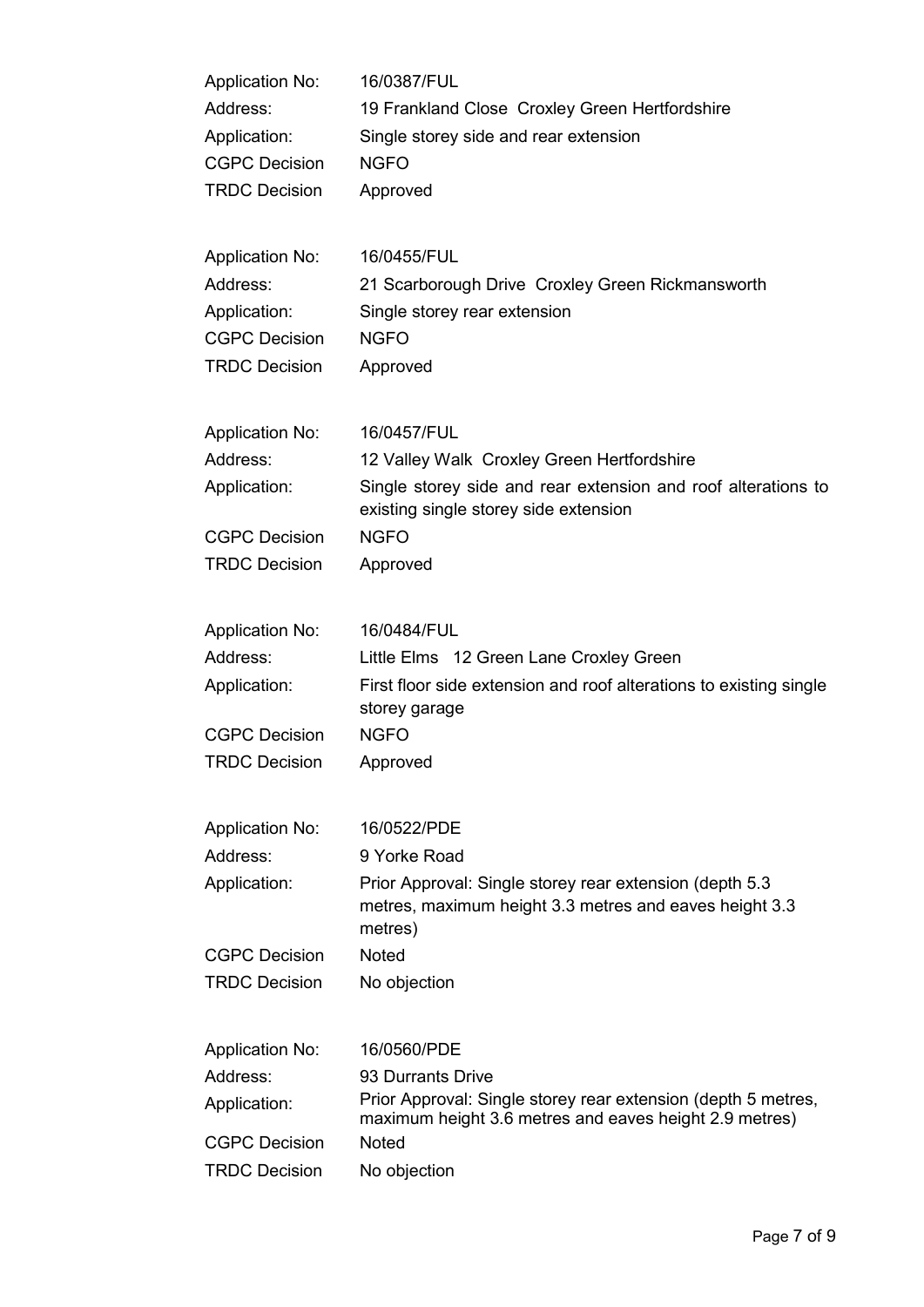## **REFUSED**

None advised.

# **WITHDRAWN**

| <b>Application No:</b> | 15/0658/PDE                                                                                                                                                                                                                                                                                                                                                             |
|------------------------|-------------------------------------------------------------------------------------------------------------------------------------------------------------------------------------------------------------------------------------------------------------------------------------------------------------------------------------------------------------------------|
| Address:               | 7 Cassiobridge Terrace Watford Road                                                                                                                                                                                                                                                                                                                                     |
| Application:           | Prior Approval: Single storey rear extension (maximum depth<br>6 metres, maximum height 3.5 metres and eaves height 3.5<br>metres)                                                                                                                                                                                                                                      |
| <b>CGPC Decision</b>   | <b>Noted</b>                                                                                                                                                                                                                                                                                                                                                            |
| <b>Application No:</b> | 15/1544/CLPD                                                                                                                                                                                                                                                                                                                                                            |
| Address:               | 25 Norwich Way                                                                                                                                                                                                                                                                                                                                                          |
| Application:           | Certificate of Lawfulness Proposed Development:<br>Construction of rear extension                                                                                                                                                                                                                                                                                       |
| <b>CGPC Decision</b>   | <b>Noted</b>                                                                                                                                                                                                                                                                                                                                                            |
| <b>Application No:</b> | 15/1979/PDR                                                                                                                                                                                                                                                                                                                                                             |
| Address:               | Scotsbridge House Scots Hill                                                                                                                                                                                                                                                                                                                                            |
| Application:           | Prior Notification: Change of use from Office (Class B1) to 30<br>Residential units (Class C3)                                                                                                                                                                                                                                                                          |
| <b>CGPC Decision</b>   | <b>NGFO</b>                                                                                                                                                                                                                                                                                                                                                             |
| <b>Application No:</b> | 15/2512/NMA                                                                                                                                                                                                                                                                                                                                                             |
| Address:               | 43 Hastings Way                                                                                                                                                                                                                                                                                                                                                         |
| Application:           | Non Material Amendments to planning permission<br>15/1770/FUL: To include loft conversion with side dormer<br>window.                                                                                                                                                                                                                                                   |
| <b>CGPC Decision</b>   | <b>Noted</b>                                                                                                                                                                                                                                                                                                                                                            |
| <b>Application No:</b> | 16/0485/RSP                                                                                                                                                                                                                                                                                                                                                             |
| Address:               | 1-3 Hollowtree Mews                                                                                                                                                                                                                                                                                                                                                     |
| Application:           | Part Retrospective: Increase ridge height of garage roofs on<br>nos. 1 and 3; alterations to fenestration including replacement<br>windows with French doors; installation of access hatches to<br>roofs                                                                                                                                                                |
| <b>CGPC Decision</b>   | NGFO. Further to the Council's comment submitted on 17<br>March 2016 stating that there were no grounds for objection,<br>it should noted that this Council commented on the previously<br>submitted application 15/1085/FUL, which was subsequently<br>withdrawn, in 2015 on 18 June 2015 and following<br>subsequent public interest on 2 July 2015. The Council wish |